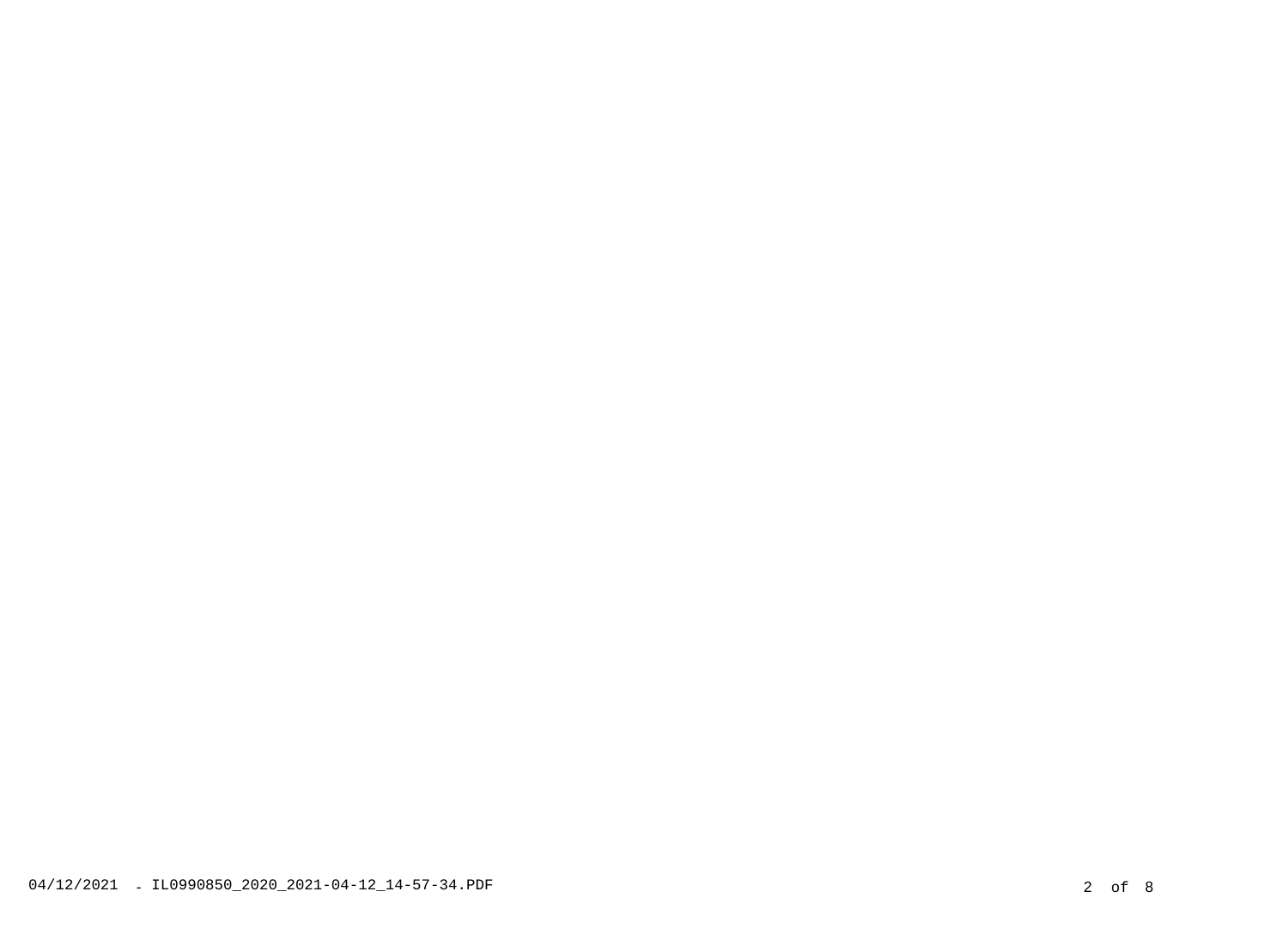#### Source Water Information

| Source Water Name | Type of Water | Report Status | Location                           |
|-------------------|---------------|---------------|------------------------------------|
| WELL 5 (11507)    | GW            |               | OILL SEC20 T33N R1E 400S 1000W NEC |
| WELL 6 (11508)    | GM            |               | WTRL SEC16 T33N R1E 530N 340E SWC  |
| WELL 7 (11509)    | GW            |               | OILL SEC21 T33N R1E 200S 200E NWC  |
| WELL 8 (11510)    | GM            |               | WTRL SEC8 T33N R1E NEO             |
| WELL 9 (01593)    | GW            |               | 800 FT SE OF WELL 8                |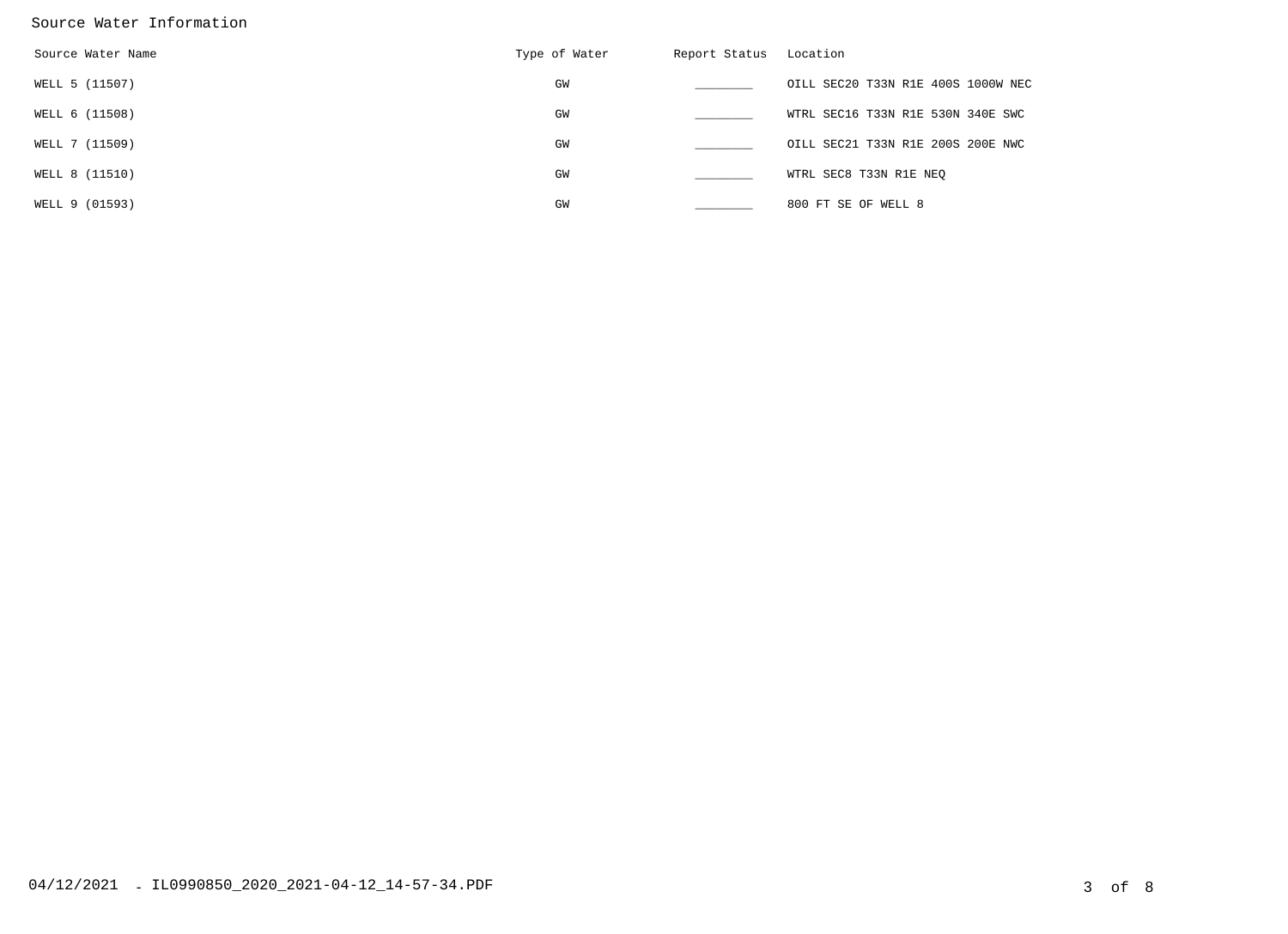#### Source Water Assessment

We want our valued customers to be informed about their water quality. If you would like to learn more, please feel welcome to attend any of our regularly scheduled meetings. The source water assessment for our supply has been completed by the Illinois EPA. If you would like a copy of this information, please stopby City Hall or call our water operator at  $815$ -224-1650 $^\circ$  . To view a summary version of the completed Source Water Assessments, including: Importance of Source Water; Susceptibility to Contamination Determination; and documentation/recommendation of Source Water Protection Efforts, you may access the Illinois EPAwebsite at http://www.epa.state.il.us/cgi-bin/wp/swap-fact-sheets.pl.

Source of Water: PERUTo determine Peru's susceptibility to groundwater contamination, information obtained during a Well Site Survey performed by the Illinois Rural Water Association on March 17, 1999 was reviewed. Based on this information, 26 potential sources of contamination were identified within proximity of this water supply's wells. The Illinois EPA does not consider the city's source water susceptible to contamination. This determination is based on a number of criteria including: monitoring conducted at the wells; monitoring conducted at the entry point to the distribution system; and the available hydrogeologic data on the wells. In anticipation of the U.S. EPA's proposed Ground Water Rule, the Illinois EPA has determined that the water supply is notvulnerable to viral contamination. This determination is based upon the completed evaluation of the following criteria during the Vulnerability Waiver Process: the community's wells are properly constructed with sound integrity and proper site conditions; a hydrogeologic barrier exists that should prevent pathogen movement; all potential routes and sanitary defects have been mitigated such that the source water is adequately protected; monitoring data did notindicate a history of disease outbreak; and a sanitary survey of the water supply did not indicate a viral contamination threat. Because the community's wells are constructed in a confined aquifer, which should minimize the movement of pathogens into the wells, well hydraulics were not considered to be asignificant factor in the vulnerability determination. Hence, well hydraulics were not evaluated for this groundwater supply.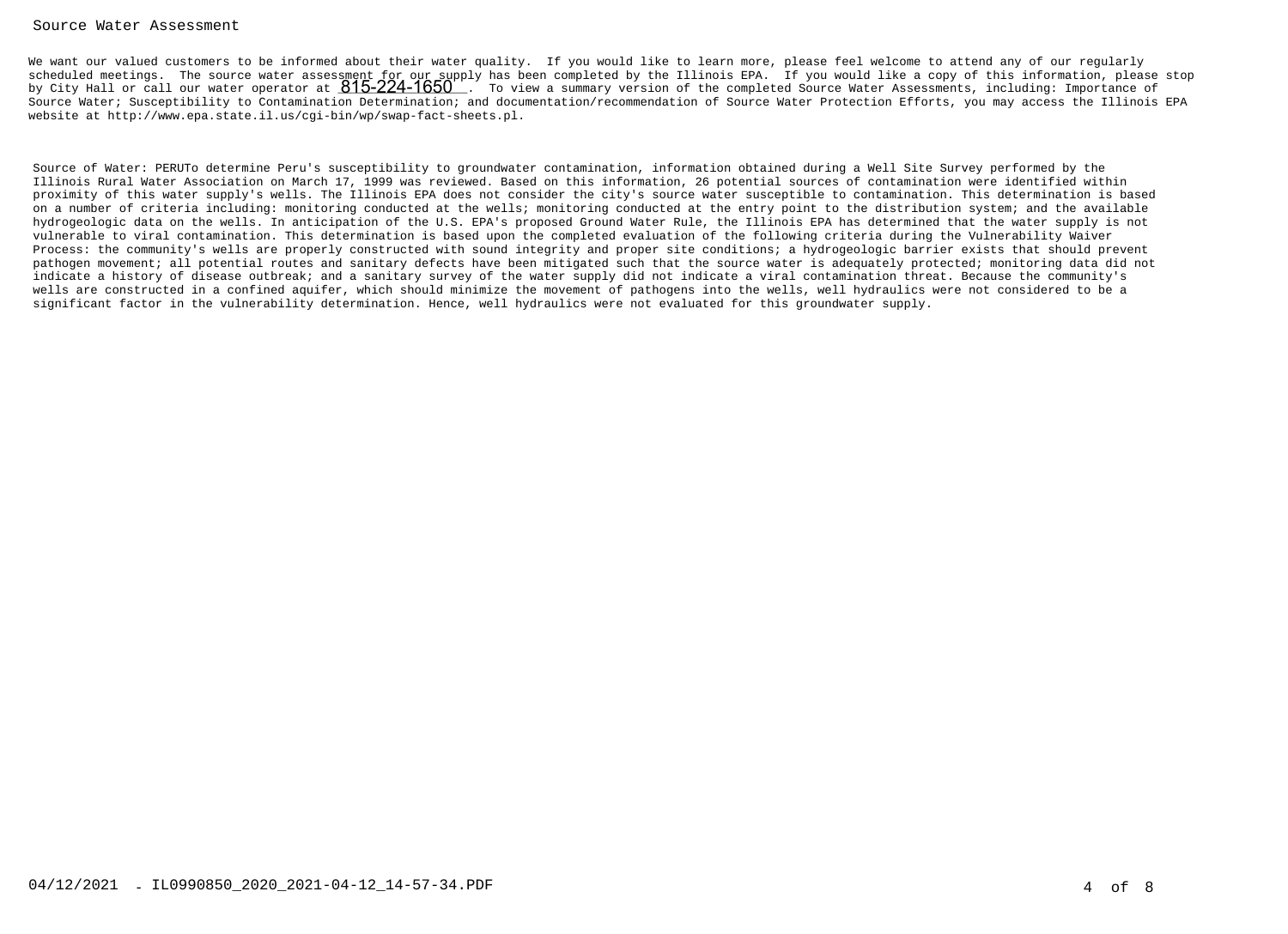#### **2020Regulated Contaminants Detected**

#### **Coliform Bacteria**

| Maximum<br>Contaminant Level<br>Goal | Maximum<br>Contaminant<br>Level | Positive | Total Coliform   Highest No. of Fecal Coliform or E.<br>Coli Maximum<br>Contaminant Level | Total No. of<br>Positive E. Coli or<br>Fecal Coliform<br>Samples |   | Violation Likely Source of Contamination |
|--------------------------------------|---------------------------------|----------|-------------------------------------------------------------------------------------------|------------------------------------------------------------------|---|------------------------------------------|
|                                      | positive<br>monthly sample.     |          |                                                                                           |                                                                  | Ν | Naturally present in the environment.    |

#### **Lead and Copper**

Definitions:

 Action Level Goal (ALG): The level of a contaminant in drinking water below which there is no known or expected risk to health. ALGs allow for a margin ofsafety.

|  |  | Action Level: The concentration of a contaminant which, if exceeded, triggers treatment or other requirements which a water system must follow. |  |  |  |  |  |  |  |  |  |  |  |
|--|--|-------------------------------------------------------------------------------------------------------------------------------------------------|--|--|--|--|--|--|--|--|--|--|--|
|--|--|-------------------------------------------------------------------------------------------------------------------------------------------------|--|--|--|--|--|--|--|--|--|--|--|

| Lead and Copper | Date Sampled | MCLG | Action Level<br>(AL) | 90th<br>Percentile | # Sites Over<br>AL | Units | Violation | Likely Source of Contamination                                                                                |
|-----------------|--------------|------|----------------------|--------------------|--------------------|-------|-----------|---------------------------------------------------------------------------------------------------------------|
| Copper          | 09/20/2019   | 1.3  | 1.3                  | 0.735              |                    | ppm   | N         | Erosion of natural deposits; Leaching from<br>wood preservatives; Corrosion of household<br>plumbing systems. |
| Lead            | 09/20/2019   |      | 15                   | 2.37               |                    | ppb   | N         | Corrosion of household plumbing systems;<br>Erosion of natural deposits.                                      |

### **Water Quality Test Results**

| Definitions:                      | The following tables contain scientific terms and measures, some of which may require explanation.                                                                                                                                                                         |
|-----------------------------------|----------------------------------------------------------------------------------------------------------------------------------------------------------------------------------------------------------------------------------------------------------------------------|
| Avq:                              | Requiatory compliance with some MCLs are based on running annual average of monthly samples.                                                                                                                                                                               |
| Level 1 Assessment:               | A Level 1 assessment is a study of the water system to identify potential problems and determine (if possible) why<br>total coliform bacteria have been found in our water system.                                                                                         |
| Level 2 Assessment:               | A Level 2 assessment is a very detailed study of the water system to identify potential problems and determine (if<br>possible) why an E. coli MCL violation has occurred and/or why total coliform bacteria have been found in our water<br>system on multiple occasions. |
| Maximum Contaminant Level or MCL: | The highest level of a contaminant that is allowed in drinking water. MCLs are set as close to the MCLGs as feasible<br>using the best available treatment technology.                                                                                                     |
|                                   | Maximum Contaminant Level Goal or MCLG: The level of a contaminant in drinking water below which there is no known or expected risk to health. MCLGs allow<br>for a margin of safety.                                                                                      |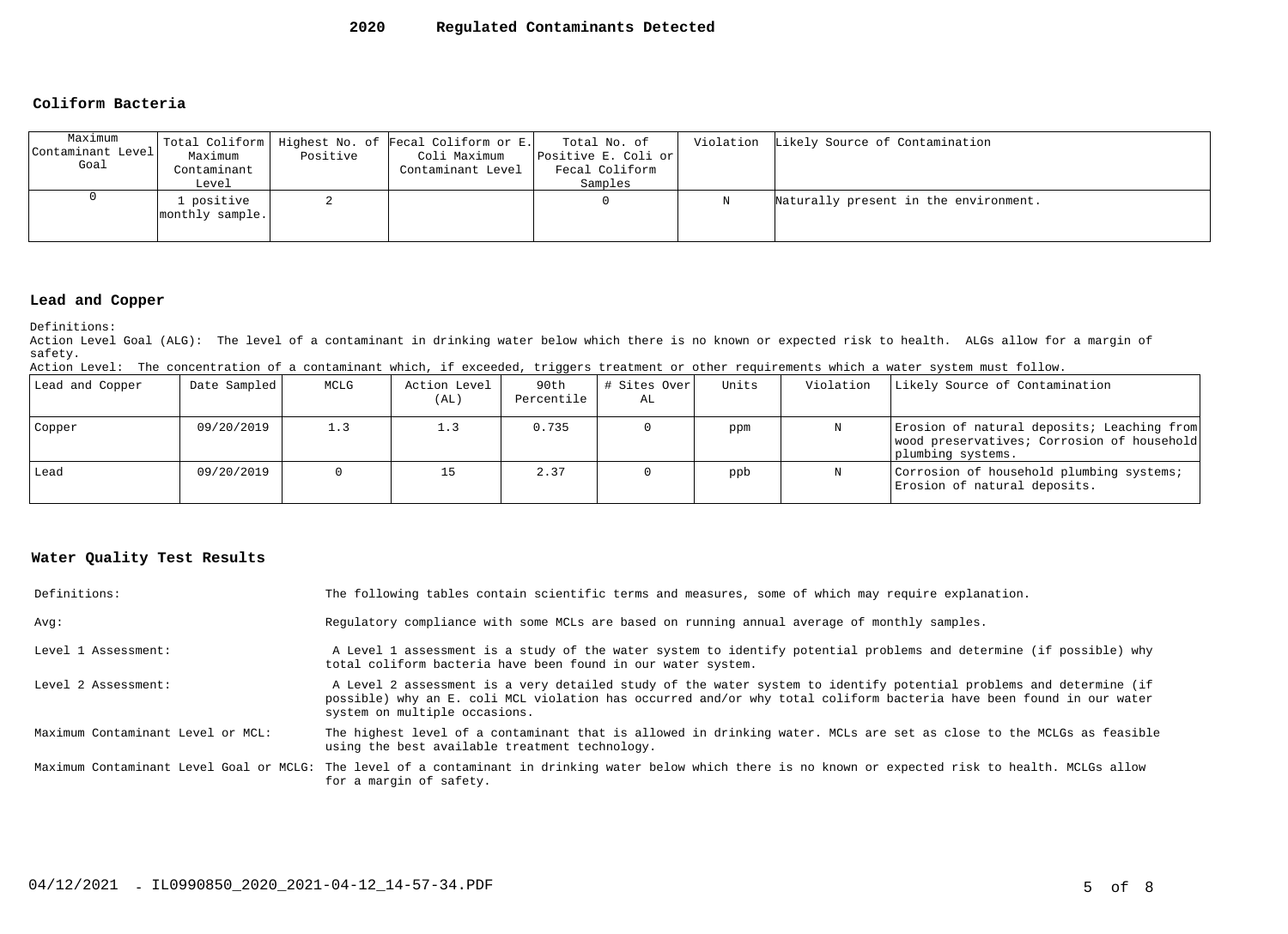## **Water Quality Test Results**

| MRDL:                                                 | Maximum residual disinfectant level or The highest level of a disinfectant allowed in drinking water. There is convincing evidence that addition of a<br>disinfectant is necessary for control of microbial contaminants. |
|-------------------------------------------------------|---------------------------------------------------------------------------------------------------------------------------------------------------------------------------------------------------------------------------|
| Maximum residual disinfectant level<br>goal or MRDLG: | The level of a drinking water disinfectant below which there is no known or expected risk to health. MRDLGs do not<br>reflect the benefits of the use of disinfectants to control microbial contaminants.                 |
| na:                                                   | not applicable.                                                                                                                                                                                                           |
| $m$ rem $:$                                           | millirems per year (a measure of radiation absorbed by the body)                                                                                                                                                          |
| ppb:                                                  | micrograms per liter or parts per billion - or one ounce in 7,350,000 gallons of water.                                                                                                                                   |
| ppm:                                                  | milligrams per liter or parts per million - or one ounce in 7,350 gallons of water.                                                                                                                                       |
| Treatment Technique or TT:                            | A required process intended to reduce the level of a contaminant in drinking water.                                                                                                                                       |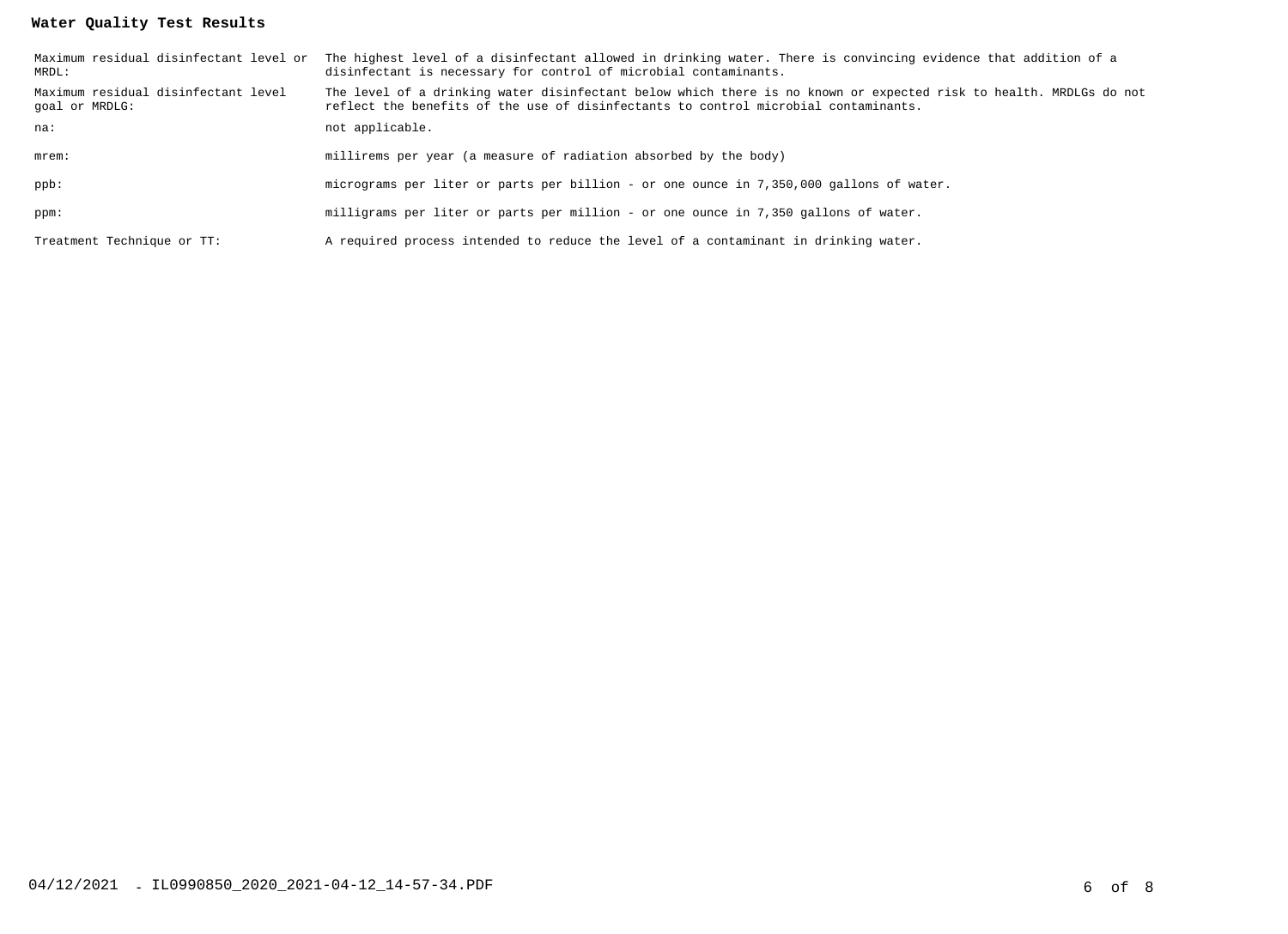#### **Regulated Contaminants**

| Disinfectants and<br>Disinfection By-<br>Products | Collection<br>Date | Highest Level<br>Detected | Range of Levels<br>Detected | <b>MCLG</b>              | MCL            | Units |             | Violation Likely Source of Contamination                                                                                         |
|---------------------------------------------------|--------------------|---------------------------|-----------------------------|--------------------------|----------------|-------|-------------|----------------------------------------------------------------------------------------------------------------------------------|
| Chlorine                                          | 12/31/2020         | 1.4                       | $0.8 - 2$                   | $MRDLG = 4$              | $MRDL = 4$     | ppm   | N           | Water additive used to control microbes.                                                                                         |
| Haloacetic Acids<br>(HAA5)                        | 2020               | $4\overline{ }$           | $2.68 - 4.3$                | No goal for<br>the total | 60             | ppb   | N           | By-product of drinking water disinfection.                                                                                       |
| Total Trihalomethanes<br>(TTHM)                   | 2020               | 24                        | $15.6 - 24.3$               | No goal for<br>the total | 80             | ppb   | N           | By-product of drinking water disinfection.                                                                                       |
| Inorganic<br>Contaminants                         | Collection<br>Date | Highest Level<br>Detected | Range of Levels<br>Detected | MCLG                     | MCL            | Units | Violation   | Likely Source of Contamination                                                                                                   |
| Barium                                            | 2020               | 0.0155                    | $0.0155 - 0.0155$           | $\overline{2}$           | $\overline{2}$ | ppm   | N           | Discharge of drilling wastes; Discharge from<br>metal refineries; Erosion of natural deposits.                                   |
| Fluoride                                          | 2020               | 0.869                     | $0.869 - 0.869$             | $\overline{4}$           | 4.0            | ppm   | $_{\rm N}$  | Erosion of natural deposits; Water additive<br>which promotes strong teeth; Discharge from<br>fertilizer and aluminum factories. |
| Iron                                              | 2020               | 0.0837                    | $0.0837 - 0.0837$           |                          | 1.0            | ppm   | $_{\rm N}$  | This contaminant is not currently regulated by<br>the USEPA. However, the state regulates.<br>Erosion of natural deposits.       |
| Manganese                                         | 2020               | 3.24                      | $3.24 - 3.24$               | 150                      | 150            | ppb   | $_{\rm N}$  | This contaminant is not currently regulated by<br>the USEPA. However, the state regulates.<br>Erosion of natural deposits.       |
| Nitrate [measured as<br>Nitrogen]                 | 2020               | 0.338                     | $0.338 - 0.338$             | 10                       | 10             | ppm   | $_{\rm N}$  | Runoff from fertilizer use; Leaching from<br>septic tanks, sewage; Erosion of natural<br>deposits.                               |
| Nitrite [measured as<br>Nitrogen]                 | 2020               | 0.125                     | $0.125 - 0.125$             | $\mathbf{1}$             | $\mathbf{1}$   | ppm   | $_{\rm N}$  | Runoff from fertilizer use; Leaching from<br>septic tanks, sewage; Erosion of natural<br>deposits.                               |
| Selenium                                          | 2020               | 2.08                      | $2.08 - 2.08$               | 50                       | 50             | ppb   | N           | Discharge from petroleum and metal refineries;<br>Erosion of natural deposits; Discharge from<br>mines.                          |
| Sodium                                            | 2020               | 227                       | $227 - 227$                 |                          |                | ppm   | $\mathbf N$ | Erosion from naturally occuring deposits.<br>Used in water softener regeneration.                                                |
| Radioactive<br>Contaminants                       | Collection<br>Date | Highest Level<br>Detected | Range of Levels<br>Detected | MCLG                     | MCL            | Units | Violation   | Likely Source of Contamination                                                                                                   |
| Combined Radium<br>226/228                        | 2020               | $\mathbf{3}$              | $2.67 - 2.67$               | $\Omega$                 | 5 <sup>1</sup> | pC1/L | $_{\rm N}$  | Erosion of natural deposits.                                                                                                     |